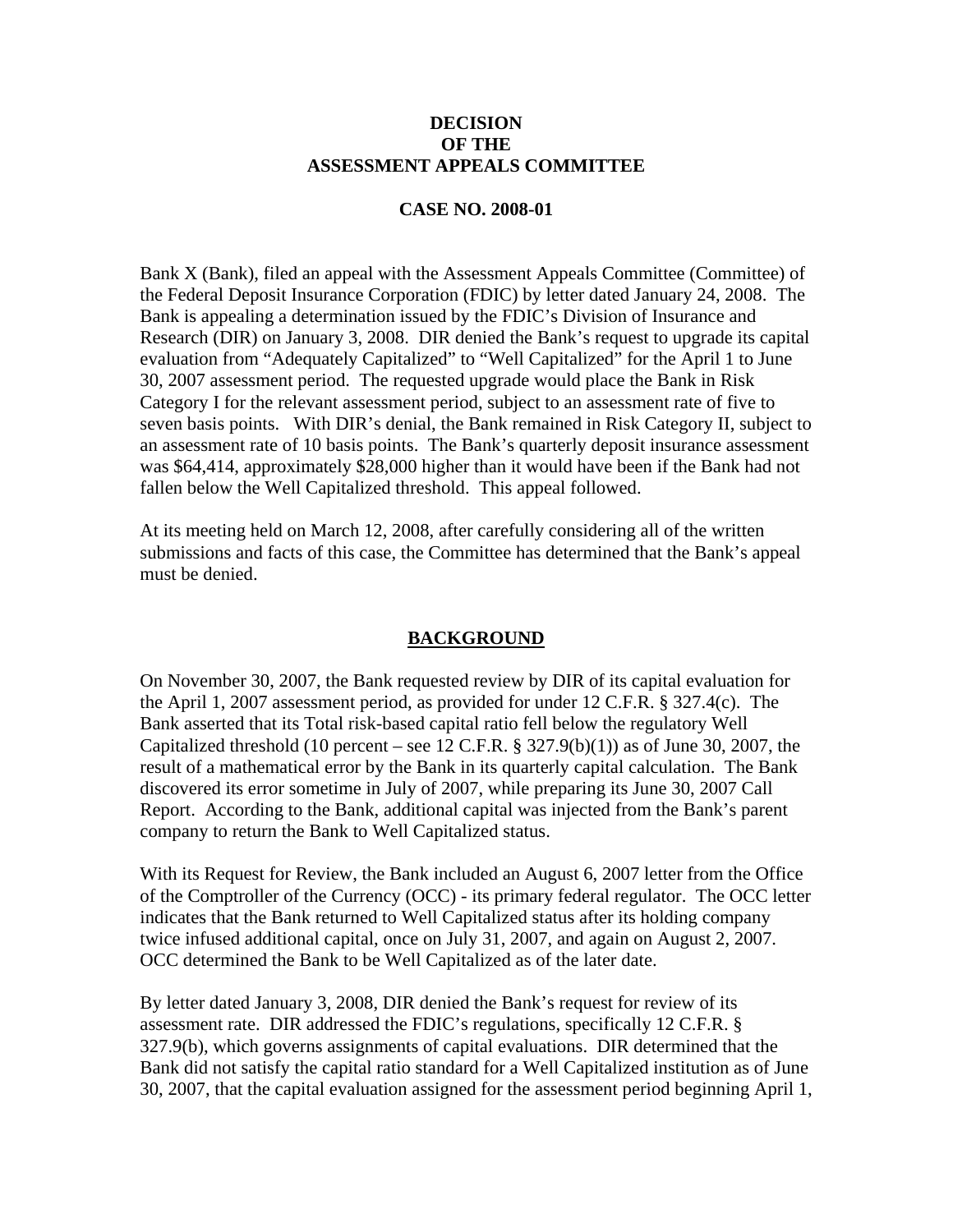AAC Decision Case No. 2008-01 Page 2

2007 was correct, and that denial of the Bank's request was "consistent with the treatment of similarly situated institutions."

By letter dated January 24, 2008, the Bank timely appealed to the Assessment Appeals Committee. In its appeal, the Bank incorporates by reference the arguments in its November 30, 2007 Request for Review. It also emphasizes its prior status as Well Capitalized, its history of parent company capital injections to maintain that status, the math error by which it fell to Adequately Capitalized, and the capital injections that returned the Bank to Well Capitalized on August 2, 2007. On these facts, the Bank contends that its increased assessment for the second quarter of 2007 is "unwarranted."

# **ANALYSIS**

The Bank asks the Committee to elevate it from Risk Category II to Risk Category I for the assessment period beginning April 1, 2007.

Determination of Risk Categories is governed by 12 C.F.R § 327.9(a). Risk Category I institutions must meet a specified supervisory evaluation and a specified capital evaluation. 12 C.F.R § 327.9(a)(1). To be in Risk Category I, an institution must be assigned to Supervisory Group A, which is defined as a financially sound institution with only a few minor weaknesses. 12 C.F.R.  $\S 327.9(c)(1)$ . The Bank was correctly assigned to Supervisory Group A for the April 1, 2007 assessment period.

A Risk Category I institution must also be Well Capitalized. The issue presented turns on whether the Bank satisfied the regulatory standards required of Well Capitalized institutions.

To be Well Capitalized, an institution must satisfy three regulatory capital ratio standards: a Total risk-based capital ratio of 10 percent or greater; a Tier 1 risk-based capital ratio of 6.0 percent or greater; and a Tier 1 leverage capital ratio of 5.0 percent or greater. 12 C.F.R § 327.9(b)(1)(i). These capital evaluations are made "on the basis of data reported in the institution's Consolidated Reports of Condition and Income [(Call Report)] … dated as of June 30 for the assessment period beginning the preceding April 1 …." 12 C.F.R § 327.9(b). The FDIC's regulations require a Well Capitalized institution to meet all three of these capital standards. AAC Case No. 2004-06 (January 13, 2005).

The Bank's June 30, 2007 Call Report indicated that it met the second and third of the Well Capitalized standards but fell short on the first: its Total risk-based ratio for the period in question was 9.72 percent, just under the 10 percent Well Capitalized threshold.

With a Total Risk-Based Capital Ratio of 9.72 percent (that is, lower than 10 percent but higher than 8 percent), the Bank was evaluated as Adequately Capitalized for the period in question. 12 C.F.R § 327.9(b)(2)(i). Adequately Capitalized institutions in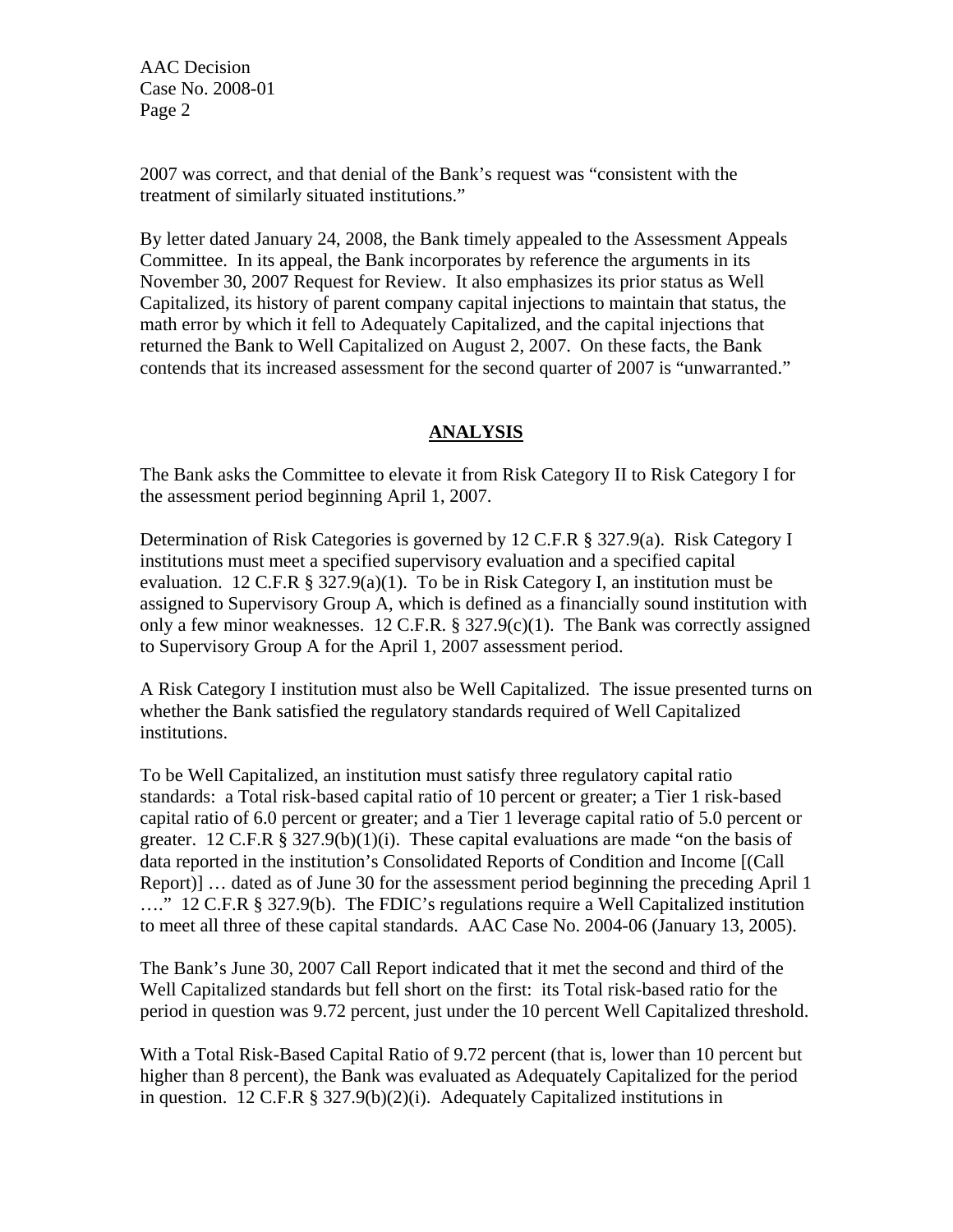AAC Decision Case No. 2008-01 Page 3

Supervisory Group A are assigned to Risk Category II (12 C.F.R. 327.9(a)(2)) and pay a higher deposit insurance assessment rate than Risk Category I institutions. 12 C.F.R. 327.10(b) (10 basis points versus 5 to 7 basis points). The Bank seeks reassignment to Risk Category I for the April 1, 2007 assessment period.

In considering past requests for similar relief, the Committee has looked to whether unique circumstances (generally, circumstances beyond the bank's control) prevented the bank from complying with the regulations or whether application of the capital regulations to the facts of the case would be inequitable. AAC Case No. 2004-06. The Bank bases its claim to relief on the grounds that it became Adequately Capitalized only as the result of a math error.

That the Bank's risk-based capital shortfall resulted from an inadvertent mistake in math does not affect the potential consequences either for the Bank or for the FDIC from the resultant decline in capital. As this Committee has previously ruled, risk-based capital is vitally important to the safety and soundness of the industry and to the FDIC; it provides a cushion against unexpected losses, reduces the risk of failure, and mitigates the FDIC's losses in the event of failure. The Committee has been - and remains - reluctant to sanction an exception to the Board's capital regulations for a bank's inadvertent failure to comply. AAC Case No. 2004-06.

To its credit, the Bank has a long history as a Well Capitalized institution and quickly took steps to raise its capital level on discovery of the shortfall. As the Committee has observed, that is one purpose of the regulation: to give banks an incentive to maintain strong capital levels. AAC Case No. 2004-06. We recognize that the Bank moved to restore its Well Capitalized status soon after the June 30, 2007 Call Report date, and did so on August 2, 2007, as verified by the OCC. But that does not excuse the Bank's failure to comply with the regulatory requirements for Well Capitalized institutions for the April 1, 2007 assessment period.

After considering all of the facts and arguments presented by the Bank in its appeal, the Committee finds that the circumstances presented are not unique nor is application of the capital evaluation regulation in this instance inequitable.

## **CONCLUSION**

The Bank's capital evaluation for the April 1, 2007 assessment period was based on data reported in its June 30, 2007 Call Report. The Bank was correctly evaluated as Adequately Capitalized and assigned to Risk Category II for that period. While the Committee is sympathetic to the Bank's position and appreciates its efforts to return quickly to Well Capitalized status, no basis for granting relief from application of the